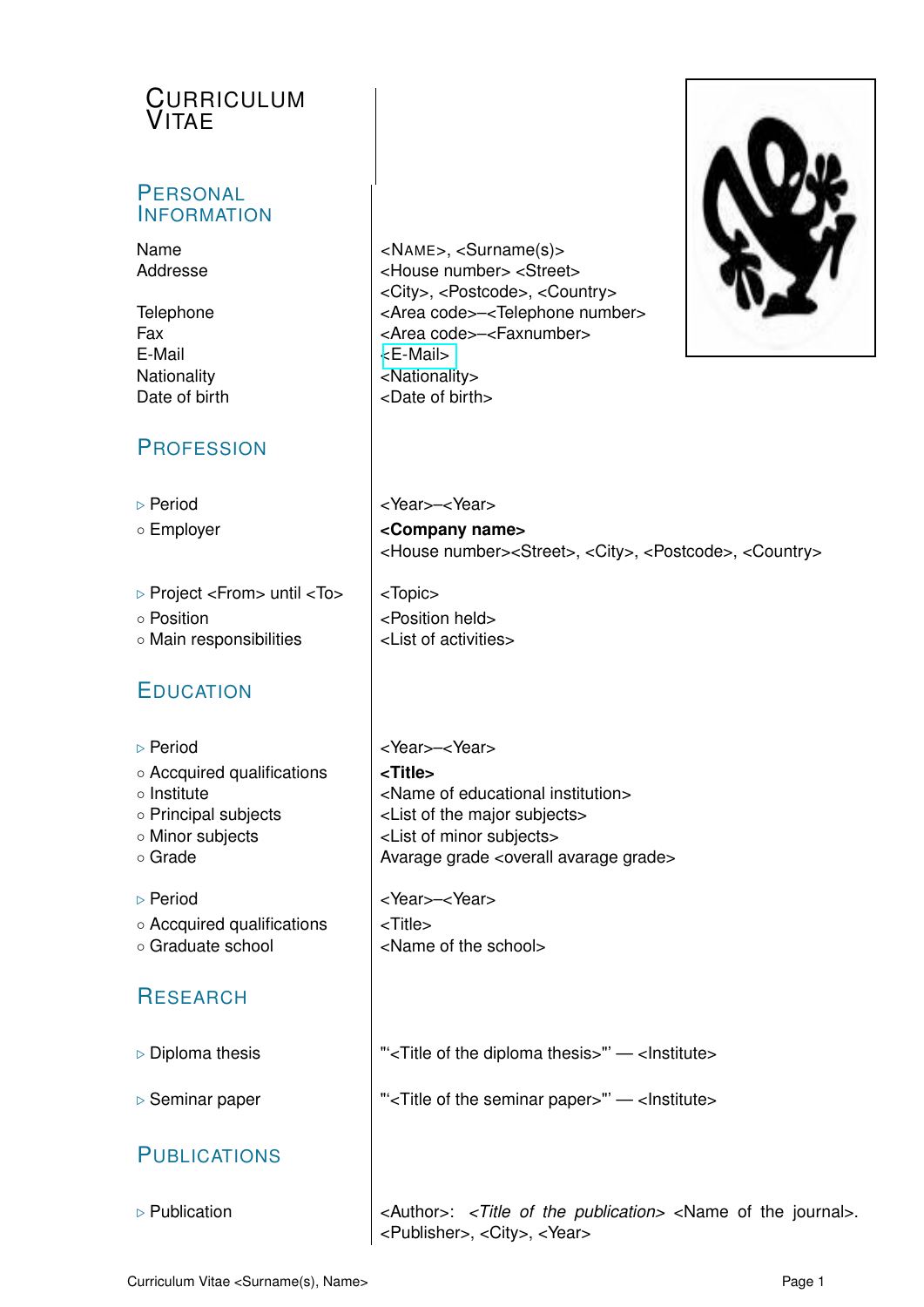# JOBS

- 
- 
- 
- Main responsibilities <List of activities>

#### **LANGUAGES**

FIRST LANGUAGE **English**

LANGUAGE TRAVELS

- 
- 
- 
- 

D Period and a series and series and series and series and series and series and series and series and series and series and series and series and series and series and series and series and series and series and series a

◦ Employer **<Name of the Company>**, <City>/<Country> ◦ Employment <Type of the employment>

OTHER LANGUAGES <Language> – Read: <Degree>, Write: <Degree>, Talk: <Degree>

Deriod <Date> - <Date> ◦ Place <City>/<Country> ◦ Vendor (comparent comparent comparent comparent comparent comparent comparent comparent comparent comparent comparent comparent comparent comparent comparent comparent comparent comparent comparent comparent comparent c ◦ Certificate <Name of the accquired certificate>